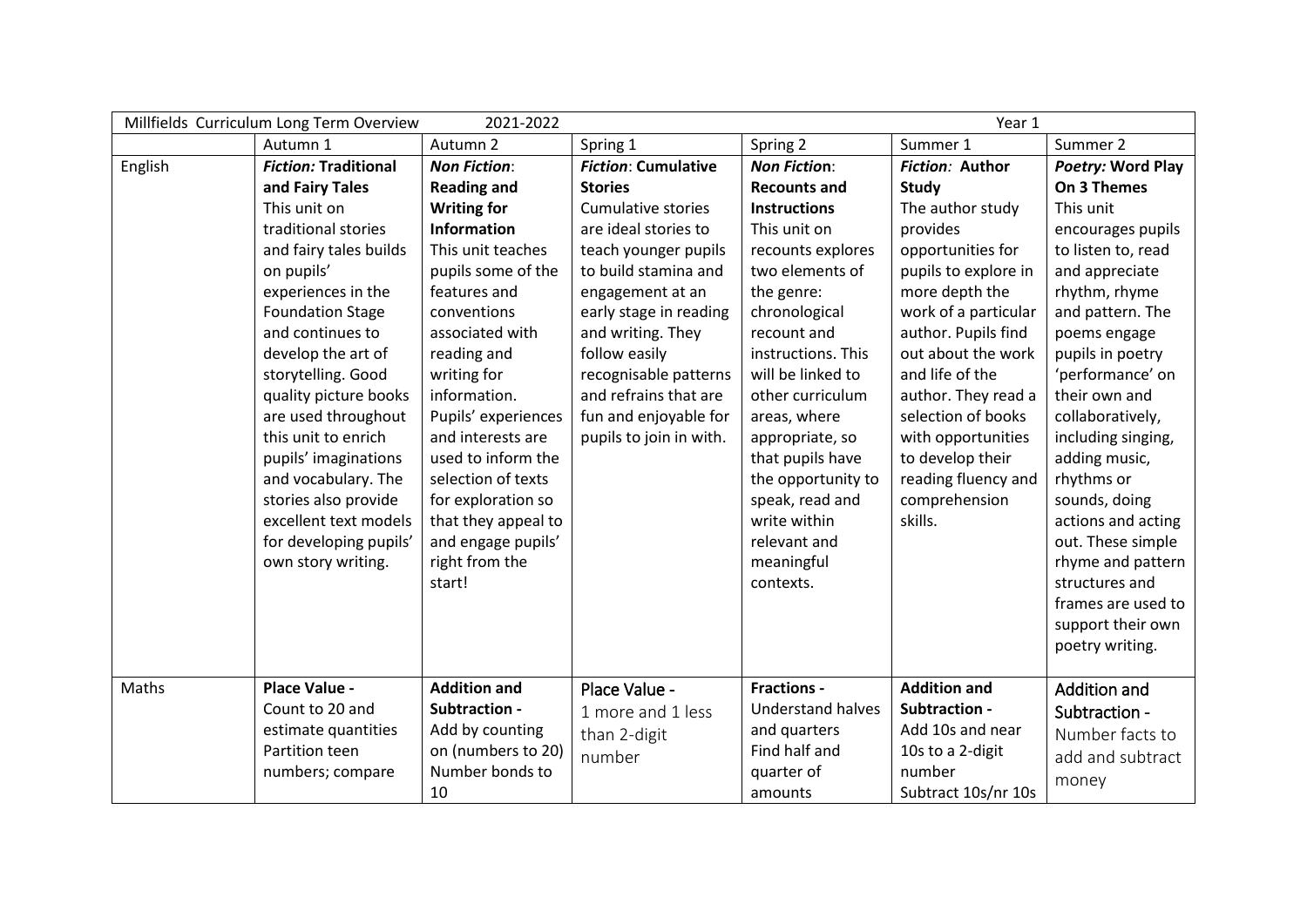| Count to 100 in<br>1s/10s; compare<br>Say 1/10 more or less<br>up to 100<br><b>Addition and</b><br>Subtraction -<br>Adding by counting<br>on.<br>Partitioning to create<br>number bonds<br>Subtraction: count<br>back/take away<br>Shape and Data -<br>Explore shapes; do<br>line symmetry<br>Understand/identify<br>2-D shapes<br>Sort 2-D shapes<br>according to<br>properties<br>Understand/identify<br>3-D shapes<br>Find half a shape | Say one more/one<br>less up to 100<br><b>Multiplication -</b><br>Even and odd<br>numbers and<br>doubles<br>Counting in 2s;<br>even/odd numbers<br>Doubling and<br>halving<br>$Time -$<br>O'clock times and<br>sequence events<br>Days of the week,<br>months of the year | Count in 10s; say<br>numbers 10<br>more/less<br>Place value in 2-<br>digit numbers<br>Counting in 5s<br>Money -<br>Coins to 10p:<br>identify and<br>exchange<br>Make amount/find<br>possibilities<br><b>Addition and</b><br>Subtraction -<br>Number bonds to<br>8 and 9; doubles<br>Use facts and<br>doubles to add 3<br>numbers<br>Find 10 more/less<br>than 2-digit<br>number<br>Relate<br>adding/subtracting<br>using facts<br>Add and subtract<br>10, 20, 30<br>Place Value - | <b>Measures and</b><br>Data -<br>Measure using a<br>uniform unit<br>Compare and<br>measure weights<br>Measure lengths in<br>cubes<br><b>Find differences</b><br>between lengths<br>Money $-$<br>Use coins to pay<br>amounts and find<br>totals<br>Find change;<br>differences<br>between amounts<br>$Time -$<br>Analogue time to<br>half/hour;<br>sequencing<br>Analogue and<br>digital time to<br>half/hour<br>Units of time and<br>ways of showing<br>times | from 2-digit<br>numbers<br>Add/subtract 10,<br>11, 12<br><b>Measures and</b><br>Shape -<br>Compare and<br>measure capacities<br>Explore container<br>capacities<br>Recognise/describe<br>3-D shapes and<br>turns<br><b>Addition and</b><br>Subtraction -<br>Number bonds to<br>10; add to next 10<br>Add by bridging 10<br>using number<br>bonds<br>Bridge 10 to<br>subtract with<br>number bonds<br>Money $-$<br>Find totals of coins<br>using number facts<br>Change/differences<br>in amounts of<br>money<br>Totals of amounts;<br>change from 10p,<br>20p | Patterns to<br>add/subt 1-digit<br>numbers<br>Patterns to add<br>1-digit to 2-digit<br>numbers<br>Multiplication,<br>Division,<br>Fractions -<br>Counting in 2s,<br>5s and 10s<br>Division by<br>finding how<br>many sets<br>Doubling and<br>halving<br>Multiplication<br>and division as<br>sets<br>Data $-$<br>Measure time<br>using different<br>units<br>Time data:<br>graphs and<br>pictograms |
|--------------------------------------------------------------------------------------------------------------------------------------------------------------------------------------------------------------------------------------------------------------------------------------------------------------------------------------------------------------------------------------------------------------------------------------------|--------------------------------------------------------------------------------------------------------------------------------------------------------------------------------------------------------------------------------------------------------------------------|-----------------------------------------------------------------------------------------------------------------------------------------------------------------------------------------------------------------------------------------------------------------------------------------------------------------------------------------------------------------------------------------------------------------------------------------------------------------------------------|---------------------------------------------------------------------------------------------------------------------------------------------------------------------------------------------------------------------------------------------------------------------------------------------------------------------------------------------------------------------------------------------------------------------------------------------------------------|---------------------------------------------------------------------------------------------------------------------------------------------------------------------------------------------------------------------------------------------------------------------------------------------------------------------------------------------------------------------------------------------------------------------------------------------------------------------------------------------------------------------------------------------------------------|-----------------------------------------------------------------------------------------------------------------------------------------------------------------------------------------------------------------------------------------------------------------------------------------------------------------------------------------------------------------------------------------------------|
|--------------------------------------------------------------------------------------------------------------------------------------------------------------------------------------------------------------------------------------------------------------------------------------------------------------------------------------------------------------------------------------------------------------------------------------------|--------------------------------------------------------------------------------------------------------------------------------------------------------------------------------------------------------------------------------------------------------------------------|-----------------------------------------------------------------------------------------------------------------------------------------------------------------------------------------------------------------------------------------------------------------------------------------------------------------------------------------------------------------------------------------------------------------------------------------------------------------------------------|---------------------------------------------------------------------------------------------------------------------------------------------------------------------------------------------------------------------------------------------------------------------------------------------------------------------------------------------------------------------------------------------------------------------------------------------------------------|---------------------------------------------------------------------------------------------------------------------------------------------------------------------------------------------------------------------------------------------------------------------------------------------------------------------------------------------------------------------------------------------------------------------------------------------------------------------------------------------------------------------------------------------------------------|-----------------------------------------------------------------------------------------------------------------------------------------------------------------------------------------------------------------------------------------------------------------------------------------------------------------------------------------------------------------------------------------------------|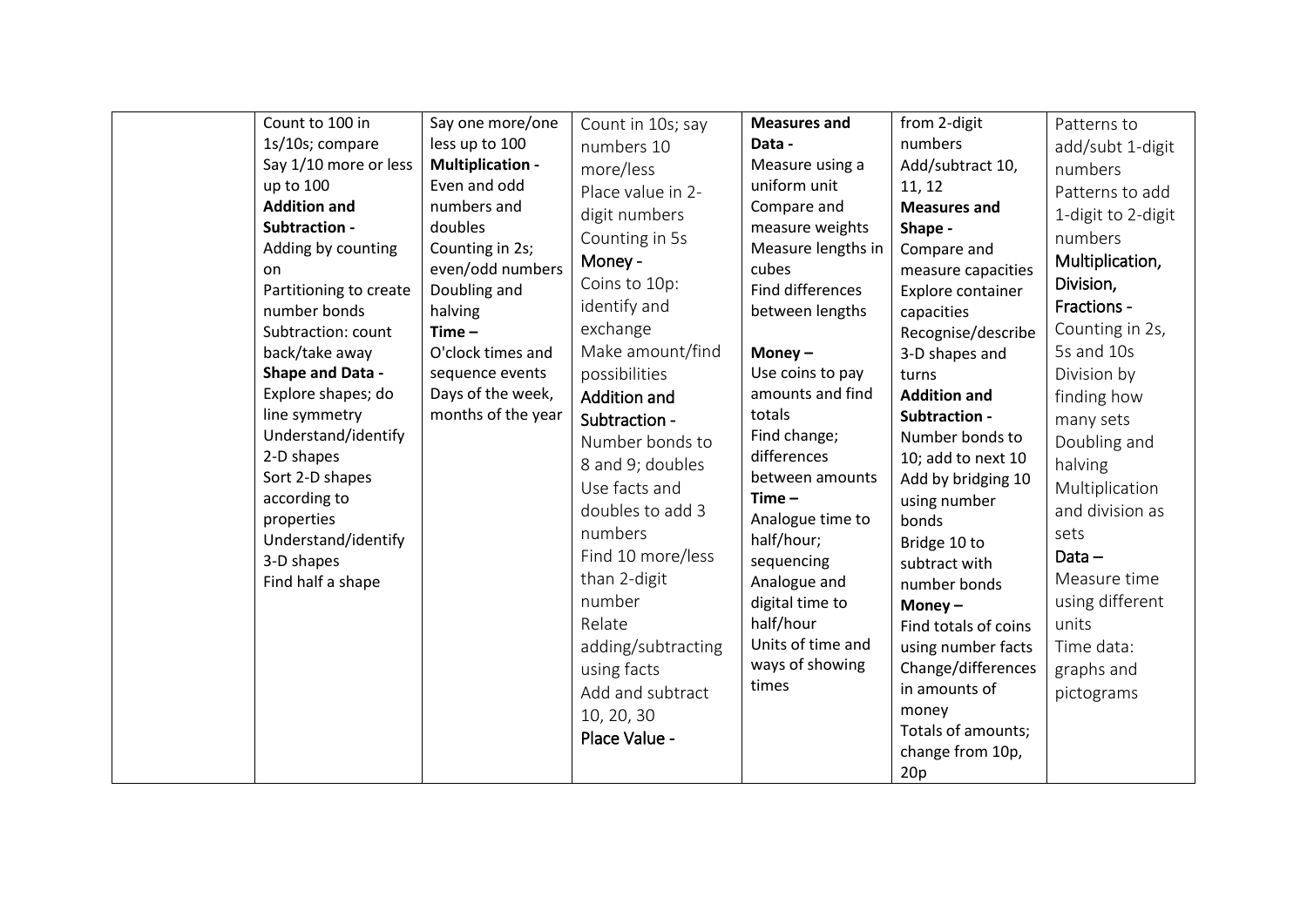|         |                       |                     | Compare, order 2-     |                    |                     |                     |
|---------|-----------------------|---------------------|-----------------------|--------------------|---------------------|---------------------|
|         |                       |                     | digit numbers         |                    |                     |                     |
|         |                       |                     | using PV              |                    |                     |                     |
|         |                       |                     | Place value to        |                    |                     |                     |
|         |                       |                     | order 2-digit no's;   |                    |                     |                     |
|         |                       |                     | say 10 more/less      |                    |                     |                     |
| Science | Materials $-$         | Animals including   | Seasonal changes -    | Animals including  | Plants - Identify   | Animals including   |
|         | distinguishing        | humans - Identify   | Observe changes       | humans - Identify  | and name a variety  | humans - describe   |
|         | between objects and   | and name a variety  | across the four       | and name parts of  | of common wild      | and compare the     |
|         | the material they are | of common           | seasons. Observe and  | the human body     | and garden plants.  | structure of a      |
|         | made from.            | animals. Explore    | describe weather      | and say which part | Identify and        | variety of common   |
|         | Identifying a variety | whether animals     | associated with the   | of the body is     | describe the basic  | animals (fish,      |
|         | of everyday materials | are carnivores,     | seasons and how day   | associated with    | structure of        | amphibians,         |
|         | and describing their  | herbivores or       | length varies.        | each sense.        | common flowering    | reptiles, birds and |
|         | properties.           | omnivores.          |                       |                    | plants.             | mammals             |
|         |                       |                     |                       |                    |                     | including pets).    |
| History | Isambard Kingdom      | The Gunpowder       | The First Aeroplane   | Amelia Earheart -  | The Titanic - What  | Seaside Holidays    |
|         | Brunel - Who was      | Plot - What was it? | Flight - What did the | Who was she?       | was it? When and    | in the Past -       |
|         | he? Where was he      | When did it         | first aeroplane look  | Where was she      | where was it built? | Where do people     |
|         | from? What did he     | happen? Why did     | like? When was it     | from? When was     | What was it made    | go now? Where       |
|         | do? How long ago?     | it happen? Who      | invented? When did    | she born? Why is   | from? Who built it? | did they go in the  |
|         | When was he born?     | was part of it?     | it first fly? Who     | she famous?        | Where was it        | past?               |
|         | When did he die?      | What was the        | invented it? Where    | Where did she go?  | going? What         | How long for?       |
|         |                       | consequence?        | did it fly from and   | The First          | happened to it?     | Clothing?           |
|         |                       | What was Robert     | where to (how far)?   | Aeroplane - What   |                     | Activities? Food?   |
|         |                       | Catesby's           | What was it made      | did it look like?  |                     |                     |
|         |                       | involvement?        | from?                 |                    |                     |                     |
|         |                       | Robert Catesby -    | How many people did   |                    |                     |                     |
|         |                       | Who? Where?         | it hold?              |                    |                     |                     |
|         |                       | What? Why?          |                       |                    |                     |                     |
|         |                       | Consequence?        |                       |                    |                     |                     |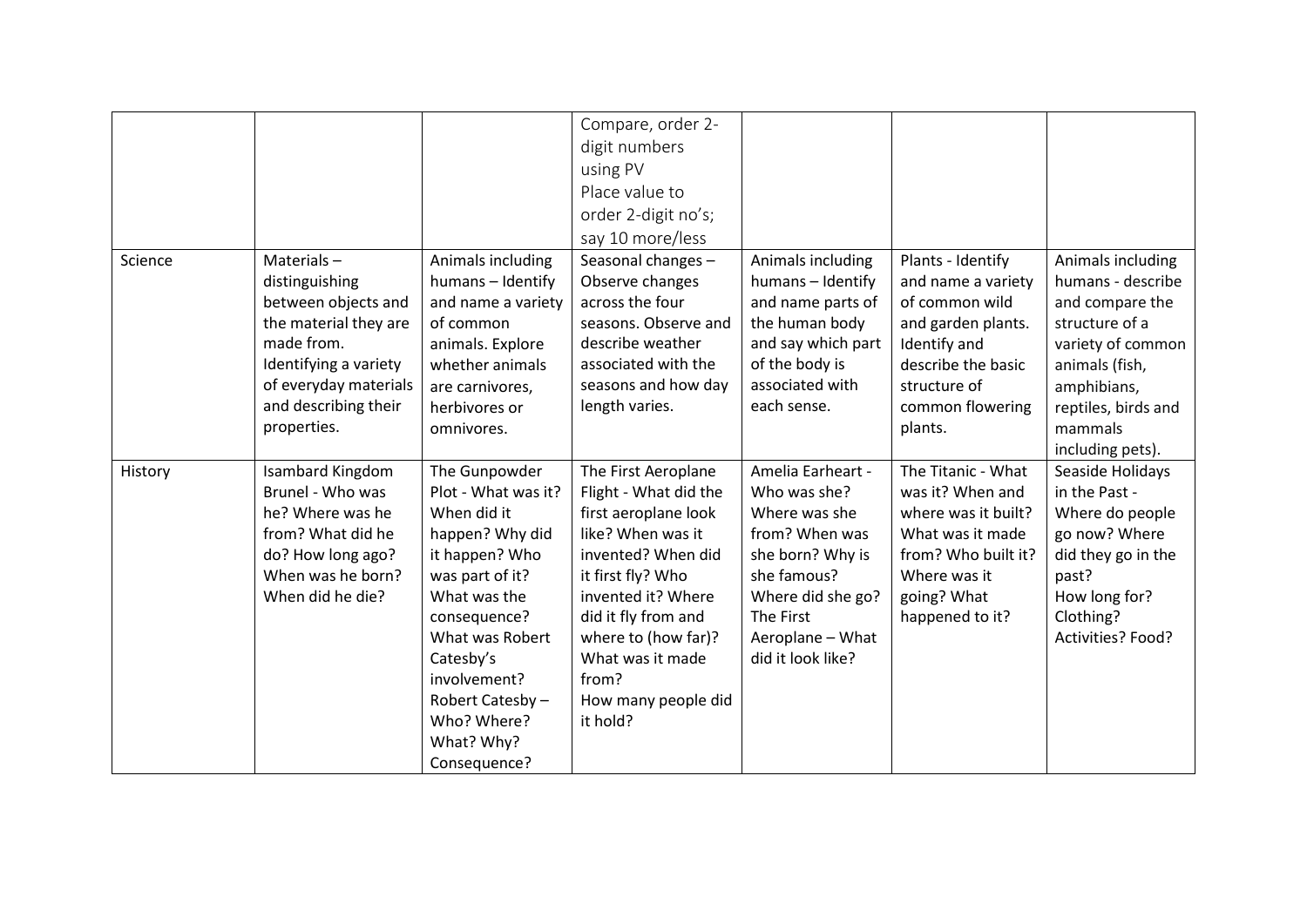| Geography | Human and Physical<br>Geography -<br>Identify Key features<br>of a city, town,<br>village, farm, house,<br>port, harbour.<br>What do people do<br>here? What will they<br>see? How many<br>people live here?<br>Religions etc.                                                            | Continents and<br>Oceans - Name<br>and locate the<br>world's seven<br>continents and five<br>oceans.                                                                                                                 | Human and Physical<br>Geography - Explore<br>key human<br>Identify Key features<br>of a city, town,<br>village, farm, house,<br>port, harbour.                                                                                                                                                                   | Use a Compass -<br>Use simple<br>compass<br>directions (North,<br>South, East and<br>West) and<br>locational and<br>directional<br>language [for<br>example, near and<br>far; left and right].                                                   | Name and Locate<br>the Four Countries<br>of the UK - Name<br>and locate the four<br>countries and<br>capital cities of the<br>United Kingdom<br>and its surrounding<br>seas.                                                           | Human and<br>Physical<br>Geography -<br>Explore key<br>physical features,<br>including: beach,<br>cliff, coast, forest,<br>hill, mountain,<br>sea, ocean, river,<br>soil, valley,<br>vegetation, season<br>and weather.                                                                                                    |
|-----------|-------------------------------------------------------------------------------------------------------------------------------------------------------------------------------------------------------------------------------------------------------------------------------------------|----------------------------------------------------------------------------------------------------------------------------------------------------------------------------------------------------------------------|------------------------------------------------------------------------------------------------------------------------------------------------------------------------------------------------------------------------------------------------------------------------------------------------------------------|--------------------------------------------------------------------------------------------------------------------------------------------------------------------------------------------------------------------------------------------------|----------------------------------------------------------------------------------------------------------------------------------------------------------------------------------------------------------------------------------------|----------------------------------------------------------------------------------------------------------------------------------------------------------------------------------------------------------------------------------------------------------------------------------------------------------------------------|
| Computing | Connect - Recognise<br>different feelings,<br>identify trusted<br>adults and ways to<br>keep ourselves safe.<br>Coding - Identify that<br>instructions must be<br>followed in order,<br>create simple<br>instructions and<br>using vocabulary:<br>forwards, left, right<br>and backwards. | Communication-<br>Take photographs,<br>edit images and<br>share<br>photographs.<br>Connecting - Log<br>into laptops and<br>Purple Mash safely<br>and recognise the<br>importance of<br>keeping passwords<br>private. | Connecting - Log into<br>laptops and Purple<br>Mash safely,<br>recognising the<br>importance of<br>keeping passwords<br>private, describe and<br>record examples of<br>technology.<br>Communicate -<br>Explore e-books,<br>access previously<br>saved work. Add<br>pictures, sounds an<br>animations to a story. | Coding - Create<br>and follow<br>algorithms, debug<br>and problem solve.<br>Communicate -<br>Record learning,<br>take photos and<br>upload to a story,<br>use voice<br>recordings or add<br>text to provide<br>descriptions to<br>your audience. | Collect - Use tables<br>and Venn diagrams<br>to sort objects<br>according to a<br>range of criteria.<br>Code - Follow and<br>create simple<br>instructions and<br>consider how the<br>order of<br>instructions affects<br>the outcome. | Code - Recognise<br>what coding<br>means, create<br>clear instructions<br>to be used by a<br>computer, control<br>events and when<br>they happen.<br>Communicate -<br>Discuss online<br>risks and<br>strategies to deal<br>with them and<br>recognise the<br>importance of<br>age ratings on<br>sites, films and<br>games. |
| <b>RE</b> | Explore the beliefs of<br>Christians and the                                                                                                                                                                                                                                              | Further discuss the<br>beliefs of                                                                                                                                                                                    | Exploring a variety of<br>faiths, non-religious                                                                                                                                                                                                                                                                  | Take time to<br>reflect and explore                                                                                                                                                                                                              | Develop an<br>understanding of                                                                                                                                                                                                         | Develop an<br>understanding of                                                                                                                                                                                                                                                                                             |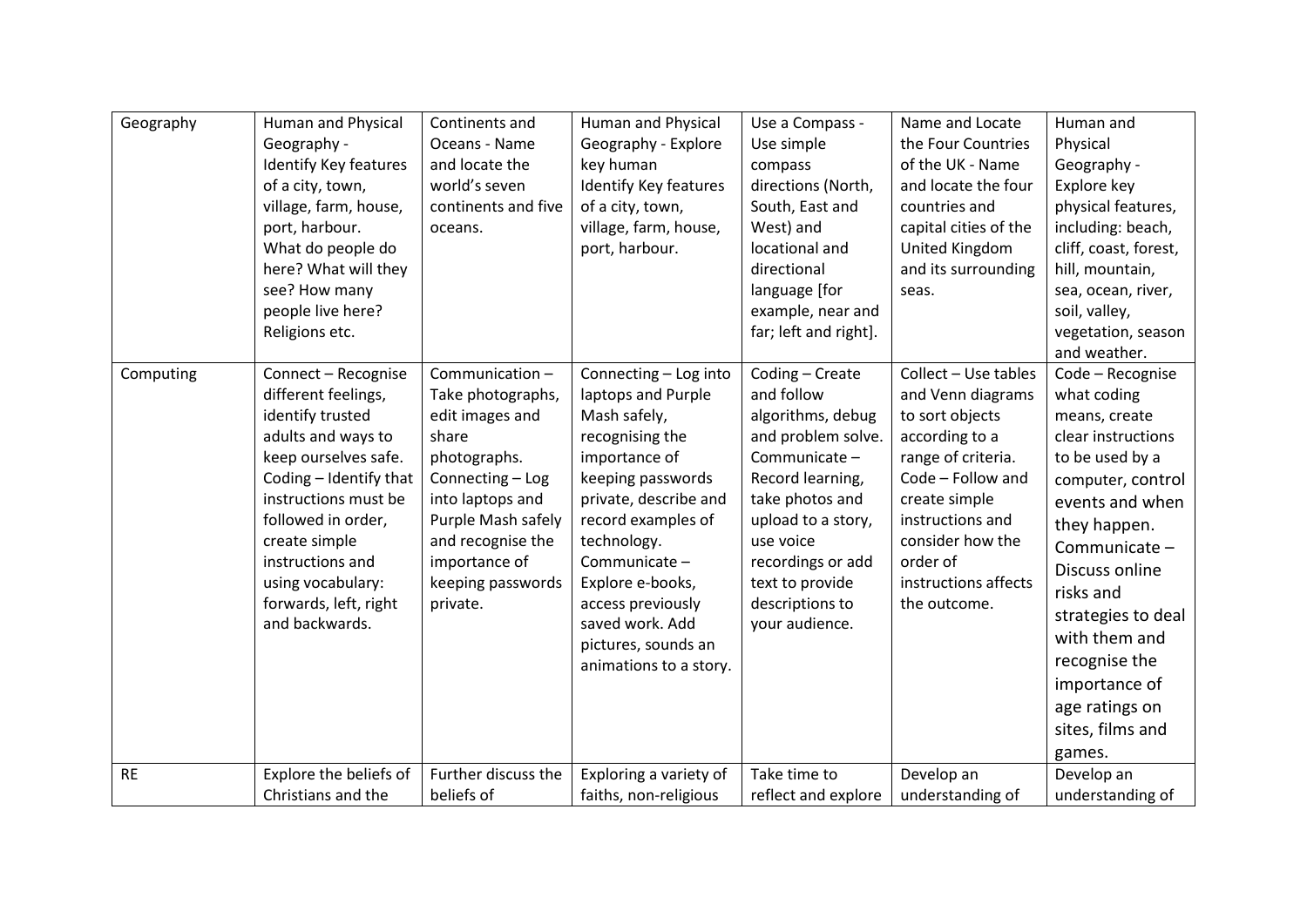|     | question - Who do   | Christians and       | and worldviews,       | the importance of    | the similarities and | the similarities    |
|-----|---------------------|----------------------|-----------------------|----------------------|----------------------|---------------------|
|     | Christians say made | explore the          | answer the question - | Holy week and the    | differences          | and differences     |
|     | the world?          | question - What      | What does it mean to  | Easter Story - Why   | between faiths.      | between faiths.     |
|     |                     | does Christmas       | belong to a faith     | does Easter matter   | Explore Jewish       | Explore Jewish      |
|     |                     | mean to              | community?            | to Christians?       | festivals and        | festivals and       |
|     |                     | Christians?          |                       |                      | celebrations and     | celebrations and    |
|     |                     |                      |                       |                      | discuss - Who is     | discuss - Who is    |
|     |                     |                      |                       |                      | Jewish and how do    | Jewish and how do   |
|     |                     |                      |                       |                      | they live? (Unit 1)  | they live? (Unit 2) |
| Art |                     | Time for Play $-$    |                       | In the Jungle $-$    | Portraits - Printing |                     |
|     |                     | Drawing $-$          |                       | Collage - The artist | - Using objects to   |                     |
|     |                     | <b>Exploring the</b> |                       | focus is Henri       | create prints,       |                     |
|     |                     | work of George       |                       | Rousseau and         | rolling rubbing and  |                     |
|     |                     | Seurat and L.S.      |                       | Pablo Picasso.       | stamping to create   |                     |
|     |                     | Lowry, drawing       |                       | Using a              | prints, studying the |                     |
|     |                     | lines of different   |                       | combination of       | work of Thomas       |                     |
|     |                     | sizes and            |                       | materials that are   | Gainsborough and     |                     |
|     |                     | thicknesses, and     |                       | cut, torn and        | Andy Warhol.         |                     |
|     |                     | experimenting        |                       | glued, sorting and   |                      |                     |
|     |                     | with tones by        |                       | arranging            | Food - Digital -     |                     |
|     |                     | using coloured       |                       | materials and        | Explore the work of  |                     |
|     |                     | pencils.             |                       | mixing materials to  | Paul Cezanne and     |                     |
|     |                     |                      |                       | create texture.      | Giuseppe             |                     |
|     |                     | Dark of Night-       |                       |                      | Arcimboldo,          |                     |
|     |                     | Painting - Creating  |                       | The Beauty of        | explore different    |                     |
|     |                     | colour wheels by     |                       | $Flowers -$          | methods and          |                     |
|     |                     | mixing primary       |                       | Sculpture -          | materials, Use tools |                     |
|     |                     | colours to make      |                       | Exploring the work   | to create different  |                     |
|     |                     | secondary colours    |                       | of Georgia           | textures, lines,     |                     |
|     |                     | and adding white     |                       | O'Keeffe and Marc    | tones, colours and   |                     |
|     |                     | to make tints and    |                       | Quinn, using rolled  | shapes.              |                     |
|     |                     | black to make        |                       | up paper, straws,    |                      |                     |
|     |                     | tones. Looking at    |                       |                      |                      |                     |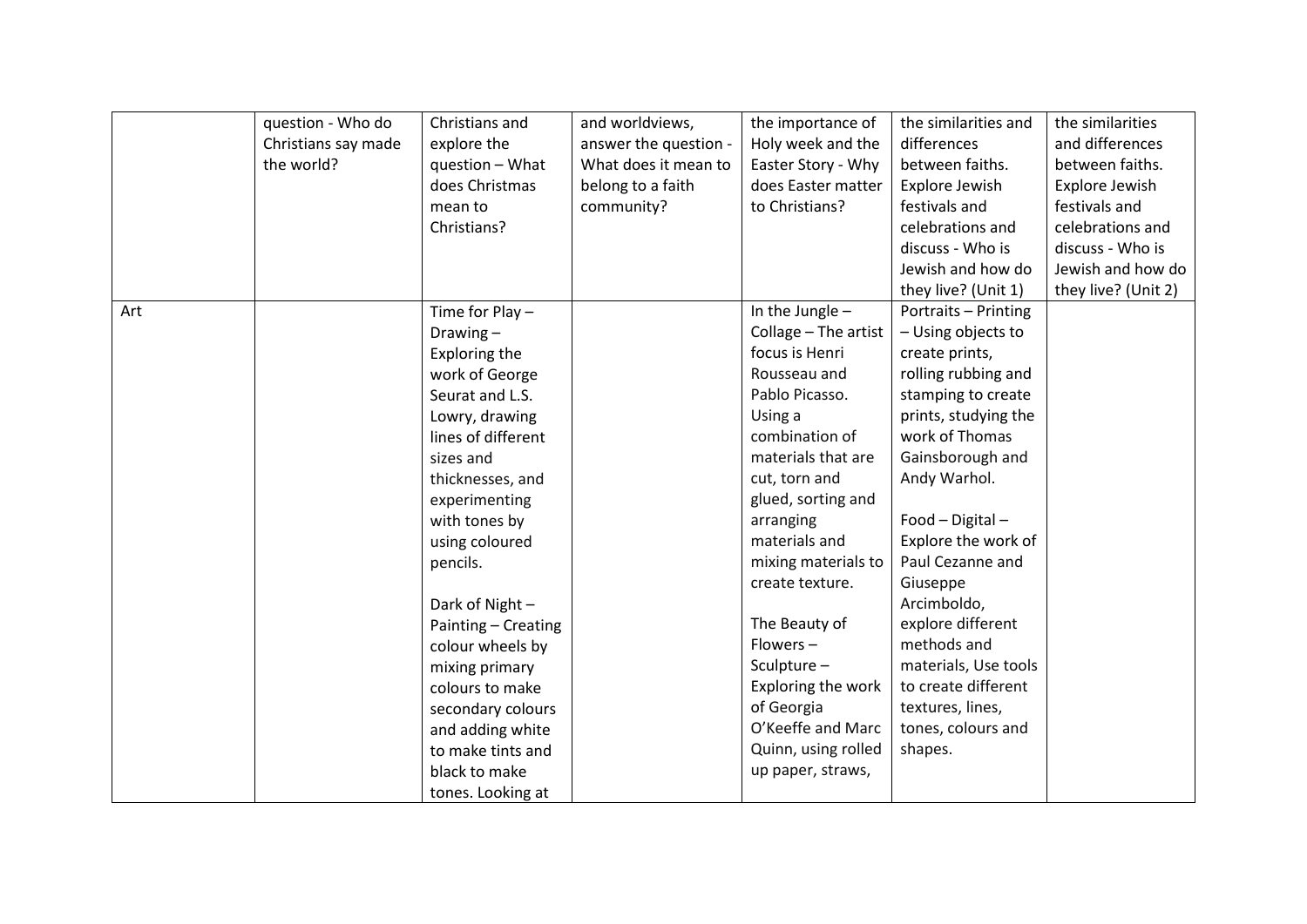|       |                             | the artwork of     |                        | paper, card and     |                     |                   |
|-------|-----------------------------|--------------------|------------------------|---------------------|---------------------|-------------------|
|       |                             | Vincent Van Gogh   |                        | clay as materials.  |                     |                   |
|       |                             | and Artemisia      |                        |                     |                     |                   |
|       |                             | Gentileschi.       |                        |                     |                     |                   |
| DT    | Moving Pictures-            |                    | Flying Kites -         |                     |                     | Seaside Snacks-   |
|       | Mechanics and               |                    | Structures/            |                     |                     | Food: Designing   |
|       | <b>Materials: Observing</b> |                    | Construction/          |                     |                     | products and      |
|       | and investigating           |                    | Materials:             |                     |                     | refining them,    |
|       | sliding mechanisms,         |                    | Understanding that     |                     |                     | using tools       |
|       | following a design to       |                    | some materials are     |                     |                     | effectively and   |
|       | create a picture with       |                    | better than others to  |                     |                     | safely, and       |
|       | a moving mechanism          |                    | make kites, observing  |                     |                     | selecting         |
|       | and evaluating own          |                    | tests and making       |                     |                     | appropriate       |
|       | product.                    |                    | predictions, construct |                     |                     | ingredients, and  |
|       |                             |                    | a kite and evaluate.   |                     |                     | exploring how     |
|       |                             |                    |                        |                     |                     | existing products |
|       |                             |                    |                        |                     |                     | have been made.   |
| Music | Sounds interesting -        | The long and short | Feel the pulse -       | Taking off-         | What's the score? - | Rain rain go away |
|       | <b>Exploring sounds:</b>    | of it - Exploring  | Exploring pulse and    | Exploring pitch:    | Exploring           | - Exploring       |
|       | Take part in singing,       | duration: Make     | rhythm: Use symbols    | Imitate changes in  | instruments and     | timbre, tempo and |
|       | accurately following        | and control long   | to represent a         | pitch, take part in | symbols: Create     | dynamics: Take    |
|       | the melody, follow          | and short sounds,  | composition and use    | singing, accurately | short, musical      | part in singing,  |
|       | instructions on how         | using voice and    | them to help with a    | following the       | patterns, use       | accurately        |
|       | and when to sing or         | instruments,       | performance, identify  | melody, create a    | symbols to          | following the     |
|       | play an instrument,         | create a sequence  | the beat of a tune,    | mixture of          | represent a         | melody, follow    |
|       | Clap rhythms, choose        | of long and short  | follow instructions on | different sounds    | composition and     | instructions on   |
|       | sounds to create an         | sounds.            | how and when to sing   | (long and short,    | use them to help    | how and when to   |
|       | effect.                     |                    | or play an             | loud and quiet,     | with a              | sing or play an   |
|       |                             |                    | instrument.            | high and low)       | performance.        | instrument,       |
|       |                             |                    |                        |                     |                     | recognise changes |
|       |                             |                    |                        |                     |                     | in timbre,        |
|       |                             |                    |                        |                     |                     | dynamics and      |
|       |                             |                    |                        |                     |                     | pitch.            |